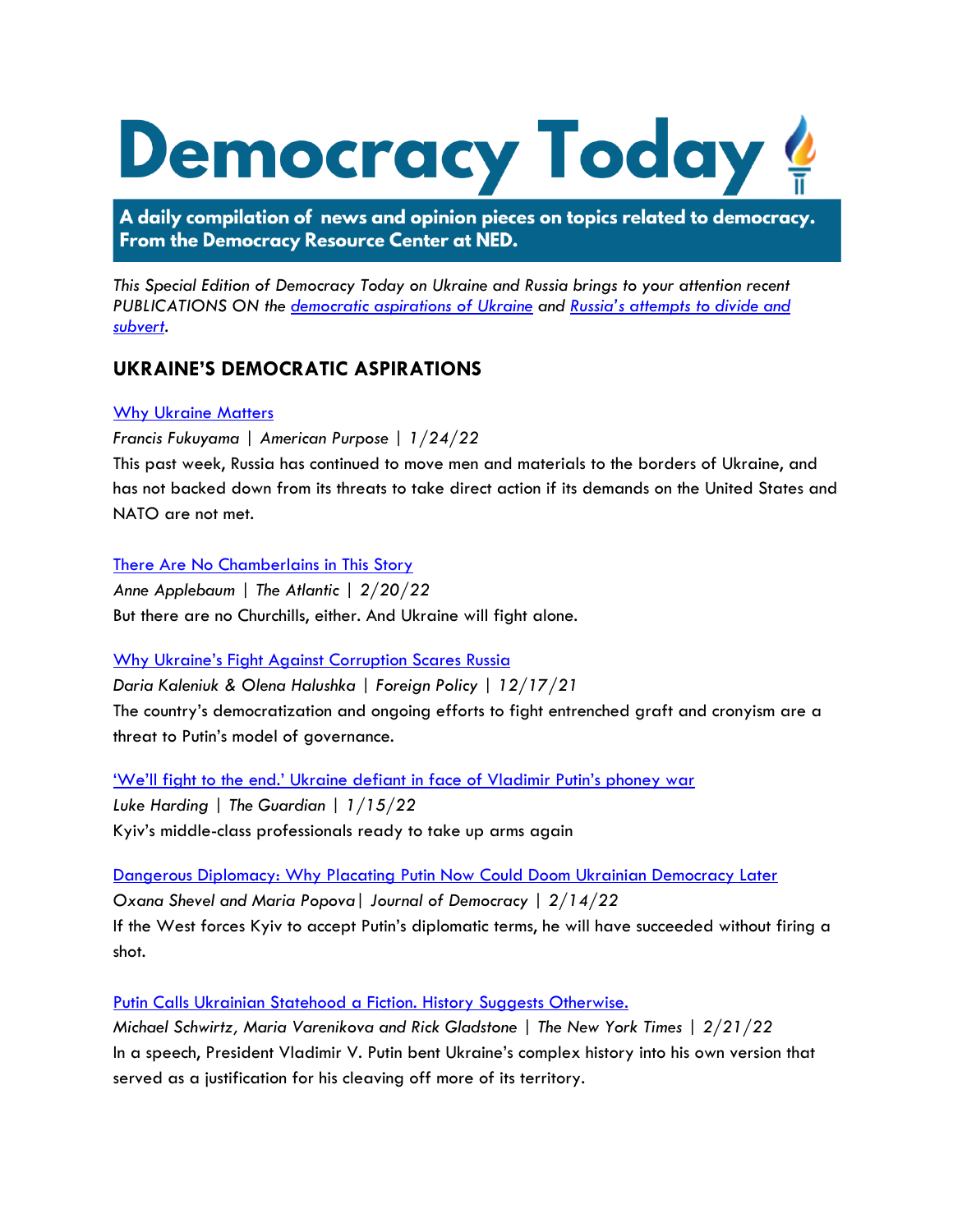[Sorry, Mr. Putin. Ukraine and Russia are Not the Same Country.](https://nam02.safelinks.protection.outlook.com/?url=https%3A%2F%2Fwww.politico.com%2Fnews%2Fmagazine%2F2022%2F02%2F06%2Fukraine-russia-not-same-country-putin-ussr-00005461&data=04%7C01%7CEmilyV%40ned.org%7Cc3b6a651bdca4ffd6eee08d9ebf03442%7C4e07708641b34a22b78e41daff10793d%7C1%7C0%7C637800239165624422%7CUnknown%7CTWFpbGZsb3d8eyJWIjoiMC4wLjAwMDAiLCJQIjoiV2luMzIiLCJBTiI6Ik1haWwiLCJXVCI6Mn0%3D%7C3000&sdata=SO60xeJw8UxyrFhpYbe8k%2BO2S6zYpSvke8aooZZNll0%3D&reserved=0)

*Serphy Yekelchyk | Politico | 2/6/22*

Many Russians share Putin's delusion that Ukraine has always been part of Russia. The truth is much more complicated.

[How to think about war in Ukraine](https://nam02.safelinks.protection.outlook.com/?url=https%3A%2F%2Fsnyder.substack.com%2Fp%2Fhow-to-think-about-war-in-ukraine&data=04%7C01%7CEmilyV%40ned.org%7Cc3b6a651bdca4ffd6eee08d9ebf03442%7C4e07708641b34a22b78e41daff10793d%7C1%7C0%7C637800239165624422%7CUnknown%7CTWFpbGZsb3d8eyJWIjoiMC4wLjAwMDAiLCJQIjoiV2luMzIiLCJBTiI6Ik1haWwiLCJXVCI6Mn0%3D%7C3000&sdata=XxBNE%2FOS2ptBhND8ZBTfTzCLOZPV1EvPKhToxQdmt%2Bo%3D&reserved=0)

*Timothy Snyder | Thinking About | 1/18/22* Start with the Ukrainians.

[US delegation tells Ukrainians: Your fight is our fight](https://nam02.safelinks.protection.outlook.com/?url=https%3A%2F%2Fwww.atlanticcouncil.org%2Fblogs%2Fukrainealert%2Fus-delegation-tells-ukrainians-your-fight-is-our-fight%2F&data=04%7C01%7CEmilyV%40ned.org%7Cc3b6a651bdca4ffd6eee08d9ebf03442%7C4e07708641b34a22b78e41daff10793d%7C1%7C0%7C637800239165624422%7CUnknown%7CTWFpbGZsb3d8eyJWIjoiMC4wLjAwMDAiLCJQIjoiV2luMzIiLCJBTiI6Ik1haWwiLCJXVCI6Mn0%3D%7C3000&sdata=qSfqzXTZxlmfhUs69pAhSC8k2jlIoZF6CtqyiMDMdp0%3D&reserved=0)

*Peter Dickinson | Ukraine Alert | 2/1/22*

A high-level American delegation arrived in Kyiv on January 30 for a visit designed to demonstrate US solidarity and support for Ukraine as the country faces up to the threat of a potential full-scale Russian invasion.

[My generation of Ukrainians has fought hard for democracy. We stand ready once again.](https://www.washingtonpost.com/opinions/2022/02/01/ukraine-russia-putin-maidan-orange-revolution/)

*Olga Tokariuk | Washington Post | 2/1/22*

As Russia and the United States clashed at the United Nations on Monday over Ukraine, all I could feel was anger.

# <span id="page-1-0"></span>**RUSSIA'S EFFORTS TO DIVIDE & SUBVERT**

#### [The Reason Putin Would Risk War](https://www.theatlantic.com/ideas/archive/2022/02/putin-ukraine-democracy/621465/)

*Anne Applebaum | The Atlantic | 2/3/22* He is threatening to invade Ukraine because he wants democracy to fail—and not just in that country.

[Notorious Russian Mercenaries Pulled Out of Africa Ready for Ukraine](https://nam02.safelinks.protection.outlook.com/?url=https%3A%2F%2Fwww.thedailybeast.com%2Fwagner-group-mercenaries-pull-out-of-africa-ready-for-ukraine&data=04%7C01%7CEmilyV%40ned.org%7Cc3b6a651bdca4ffd6eee08d9ebf03442%7C4e07708641b34a22b78e41daff10793d%7C1%7C0%7C637800239165624422%7CUnknown%7CTWFpbGZsb3d8eyJWIjoiMC4wLjAwMDAiLCJQIjoiV2luMzIiLCJBTiI6Ik1haWwiLCJXVCI6Mn0%3D%7C3000&sdata=GTg7HcAWb%2B4GlBpc5rskF5UChBWxgak0lCedmsI%2FU8Y%3D&reserved=0)

*Philip Obaji Jr. | The Daily Beast | 1/31/22* Unprecedented numbers of the Wagner Group, which some have called Putin's "private army," have departed in recent days, sources tell The Daily Beast.

[How to Make a Deal With Putin](https://www.foreignaffairs.com/articles/europe/2022-02-11/how-make-deal-putin)

*Michael McFaul* | *Foreign Affairs* | *2/11/22* Only a Comprehensive Pact Can Avoid War.

[Putin knows exactly what he wants in eastern Europe](https://nam02.safelinks.protection.outlook.com/?url=https%3A%2F%2Fwww.theguardian.com%2Fcommentisfree%2F2022%2Fjan%2F31%2Fputin-russia-eastern-europe-ukraine&data=04%7C01%7CEmilyV%40ned.org%7Cc3b6a651bdca4ffd6eee08d9ebf03442%7C4e07708641b34a22b78e41daff10793d%7C1%7C0%7C637800239165624422%7CUnknown%7CTWFpbGZsb3d8eyJWIjoiMC4wLjAwMDAiLCJQIjoiV2luMzIiLCJBTiI6Ik1haWwiLCJXVCI6Mn0%3D%7C3000&sdata=cvL6NTJmozZ0LVUVHSr4ZtOz3DNf4UNkuc0SrVfIIa8%3D&reserved=0) – unlike the west

*Timothy Garton Ash | The Guardian | 1/31/22* Until we stop dithering and commit to all European states being independent and free, Russia will have the upper hand.